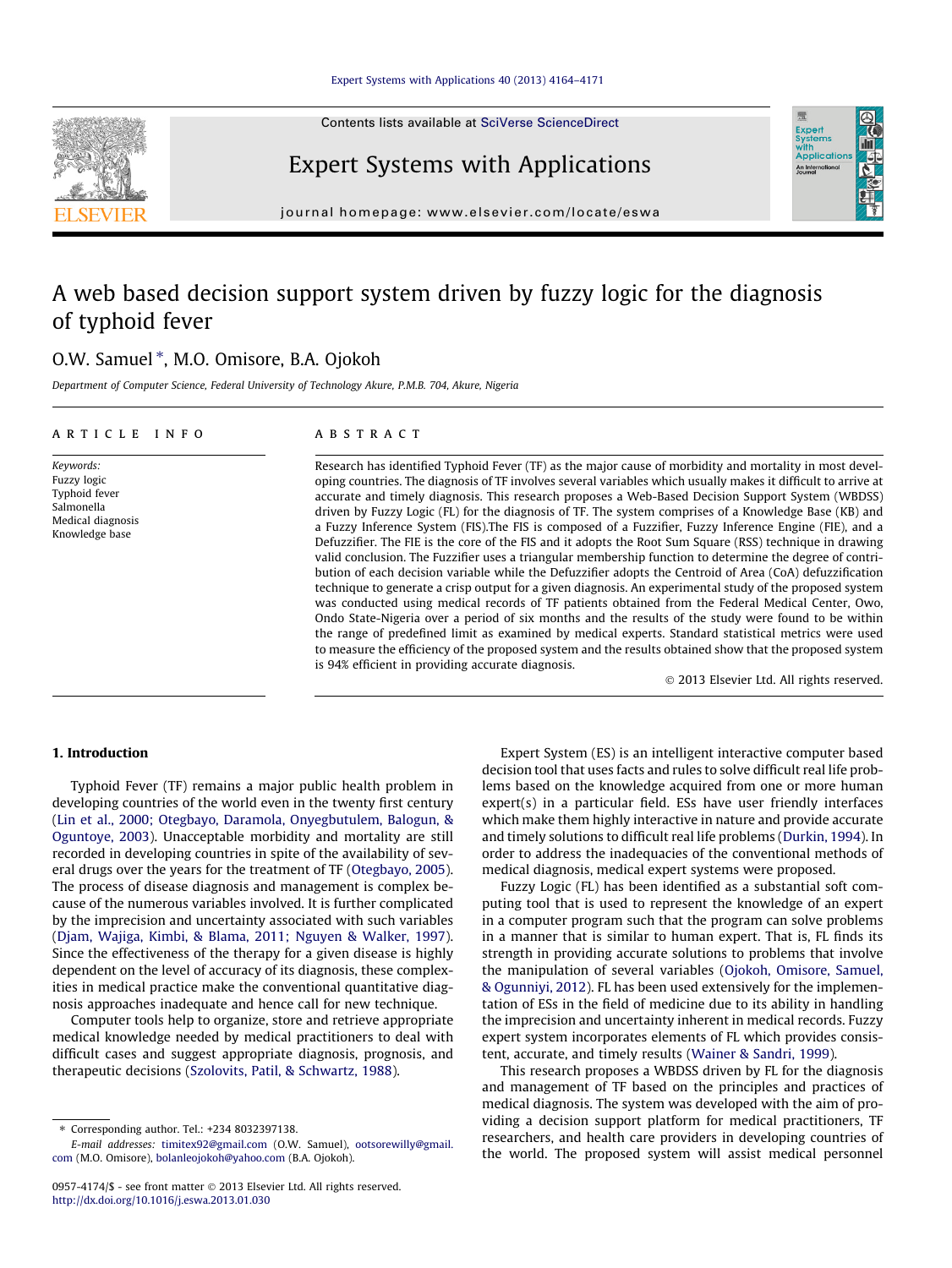

Fig. 1. Architecture of WBDSS for the diagnosis of TF.

especially in rural areas where there are shortage of doctors in providing quality health care services. The architecture of the proposed system as presented in Fig. 1 consists of a KB that houses the database and the rule base, a FIS that does the actual diagnosis, and a World Wide Web component which makes the proposed system accessible over the Internet.

The remainder of this paper is organized as follows: Section 2 presents review of related work; Section [3](#page--1-0) presents the architecture of the proposed system, method and materials adopted by the research; Section [4](#page--1-0) presents the experimental study and result of the proposed system. Section [5](#page--1-0) presents the evaluation of the proposed system; Section [6](#page--1-0) presents the conclusion and recommendations.

#### 2. Related work

Salmonella enteric serotype typhi is the aetiological agent of TF, a multi systemic disease with protean manifestations and initial lesions in the bowel. The biggest challenge in the management of TF is perhaps the emergence and spread of multi drug resistance strains of the bacterial causing TF, and the complication with malaria co-infection leading to significant morbidity and mortality ([Bhan, Bhal, & Bhatnagar, 2005; Bhutta, 1996; Gupta, 1994;](#page--1-0) [Siddiquia, Rabbania, Hasanb, Nizamic, & Bhuttac, 2006](#page--1-0)). The above challenge of drug resistance has been attributed basically to the flows associated with the orthodox approach to TF diagnosis.

Computer technology can be used to reduce the number of mortality and minimize the waiting time to see a medical practitioner. Computer program developed by emulating human intelligence could be used to assist doctors in making timely and accurate decisions regarding patients' diagnosis. Such programs are known as medical decision support systems and they help health care professionals make timely clinical decisions ([Shortliffe, 1987\)](#page--1-0). Medical decision support systems operate on medical data using the knowledge of a medical expert in diagnosing patients' conditions as well as recommending effective treatments for patients ([Wan & Fadzilah, 2006](#page--1-0)).

Many intelligent systems have been developed for the purpose of enhancing health care delivery, providing better care facilities, and reducing the cost of health care services. As expressed by some studies ([Alexopoulos, Dounias, & Vemmos, 1999; Bourlas, Giakoumakis,](#page--1-0) [& Papakonstantinou, 1999; Mahabala, Chandrasekhara, Baskar,](#page--1-0) [Ramesh, & Somasundaram, 1992; Manickam & Abidi, 1999;](#page--1-0) [Ruseckaite, 1999; Zelic, Lavrac, Najdenov, & Rener-Primec, 1999\)](#page--1-0), intelligent systems were developed to assist users (doctors and patients) provide early diagnosis and prediction to prevent serious illness. Even when the system is equipped with ''human'' knowledge, it will never replace human expertise, since humans are required to frequently monitor and update the system's knowledge. Therefore, the roles of medical practitioners are important to ensure system's validity [\(Wan et al., 2006](#page--1-0)).

Early studies in intelligent medical systems such as CASNET, MYCIN, PIP, INTERNIST-I, have been shown to outperform manual practices of diagnosis in several domain [\(Shortliffe, 1987\)](#page--1-0). CASNET (Causal Association NETworks) was developed in early 1960's as a general tool for building expert system for the diagnosis and treatment of diseases. CASNET major application was the diagnosis and recommendation of treatment for glaucoma. MYCIN was developed in the early 1970's to diagnose certain antimicrobial infections and recommend drug for treatment. It is made up of the following; explanation facility, knowledge acquisition facility, teaching facility, and system building facility. Personal Illness Program (PIP) was developed in 1970's to simulate the behavior of an expert nephrologist in taking the history of present illness of a